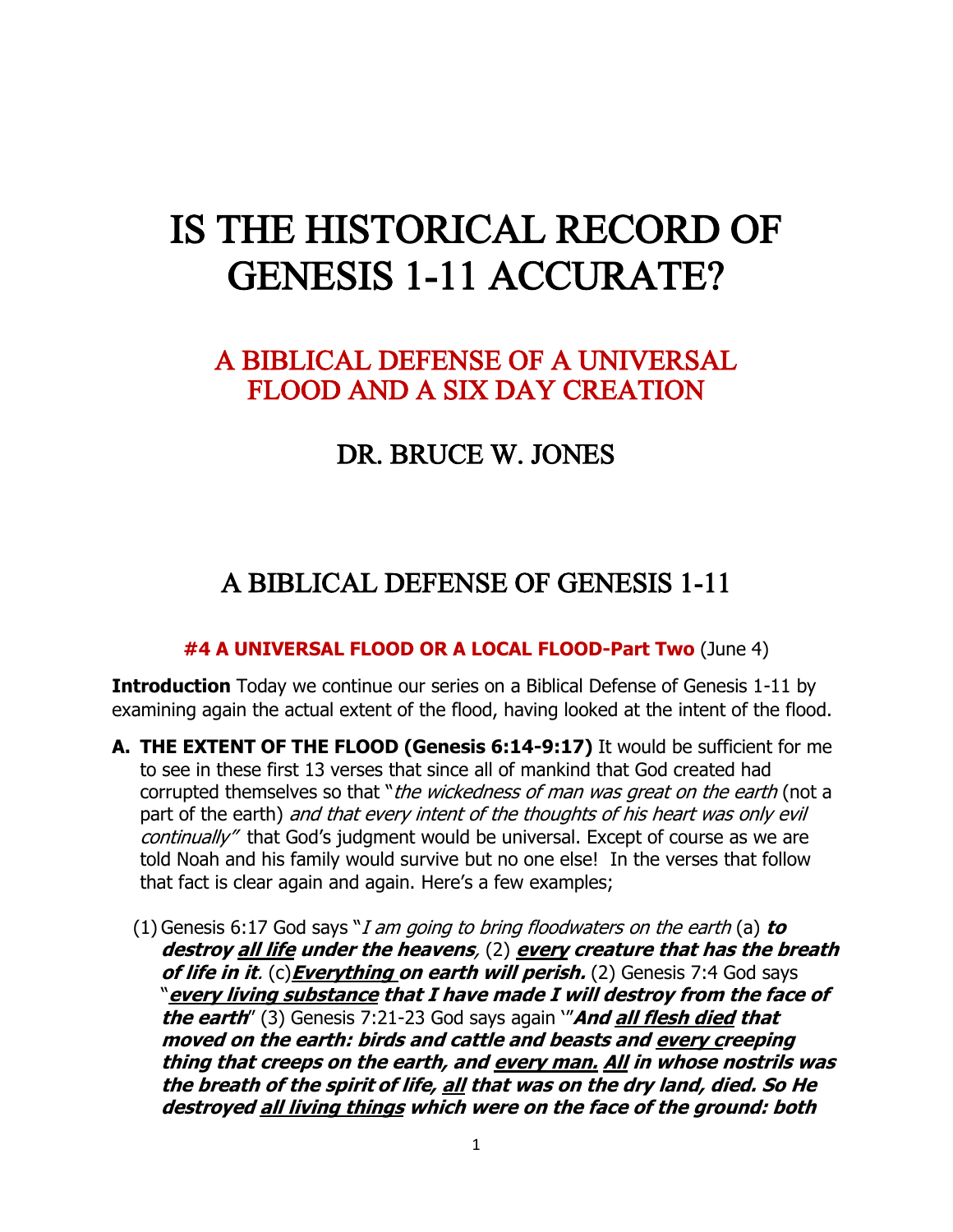**man and cattle, creeping thing and bird of the air. They were destroyed from the earth. Only Noah and those who were with him in the ark remained alive.** So the sum total of this destruction by a flood is (a) 'all *life* under the heavens", (b) "every living substance" (which in the Hebrew means vegetation) (c) "all *flesh*" (which then includes animals) (d) "every *man*" (e) in fact to sum it up the flood destroyed "all living things" including the birds of the air. How anyone can twist it to say it was a local flood is guilty of superimposing a scientific world view on the text, and distorts it and misrepresents God and the truth He made clear in theses texts. One more observation. I counted the word "**earth**" (contrasted to "heavens") 40 times. The whole earth!

- **A. THE ESCAPE FROM THE FLOOD-**In chapter 6 God told Noah "the end of ALL flesh has come before Me for the earth is filled with violence and behold I am about to destroy them with the earth" What follows in verses 14-22 is God's instructions for he and his family to build the Ark because He said "I'm bringing the flood of water upon the earth to destroy **ALL** flesh from under heaven (which again I want to underscore that there is absolutely no way this can be twisted to mean under a section under heaven, or region if you will.) And the results are commensurate with the judgment in that "**everything** that is on earth will perish" (verse 17). Then God makes a covenant with Noah that He and all the occupants of the Ark would survive the flood. Chapter seven includes the specific instructions God gave Noah for the Ark which he built as instructed (6:22) and after 120 years it was ready. Then on a very specific day (vs 11) God opened the *floodgates of the sky* (See Genesis 1:2 and the "*waters* above the earth<sup>"</sup>) as well as the "fountains of the great deep," to create a universal flood. It's important that we examine the text carefully to see various features that demonstrate it cannot be a local flood. As we examine the building of the ark and its residents it seems plain these instructions become nonsense if the flood is only local.
- **1. The Construction of the Ark-**In Genesis 6:14-16 God instructs Noah how he and his family will survive the soon coming flood and tells him to build an Ark with specific dimensions and design. It is to be covered with pitch and gopher wood to withstand water seepage into the Ark. It was to be three stories high and filled with rooms I suspect to quarter the animals according to their kind. Given a Hebrew measurement of cubits (estimated to each be 18 inches long) it means the dimensions were to be about 450-500 feet long, 75 feet wide, and 45 feet high, all in the shape of a long flatboat. It had a total capacity of 100,000 square feet or the capacity of over five hundred modern railroad cars. To help envision the size of the Ark commentators have made it like unto (a) twenty standard size basketball courts, or (b) or one and half football fields. Others have likened the size to (a) half the length of a modern Nimitz aircraft carrier or (b) big enough for NASA to lay three space shuttles on a deck space. Modern shipbuilders say it would be impossible to tip over as it was not made to be a sailboat, but more like a barge. And in the history of ships it wasn't until 1843 that a modern steamship The Great Britain was built that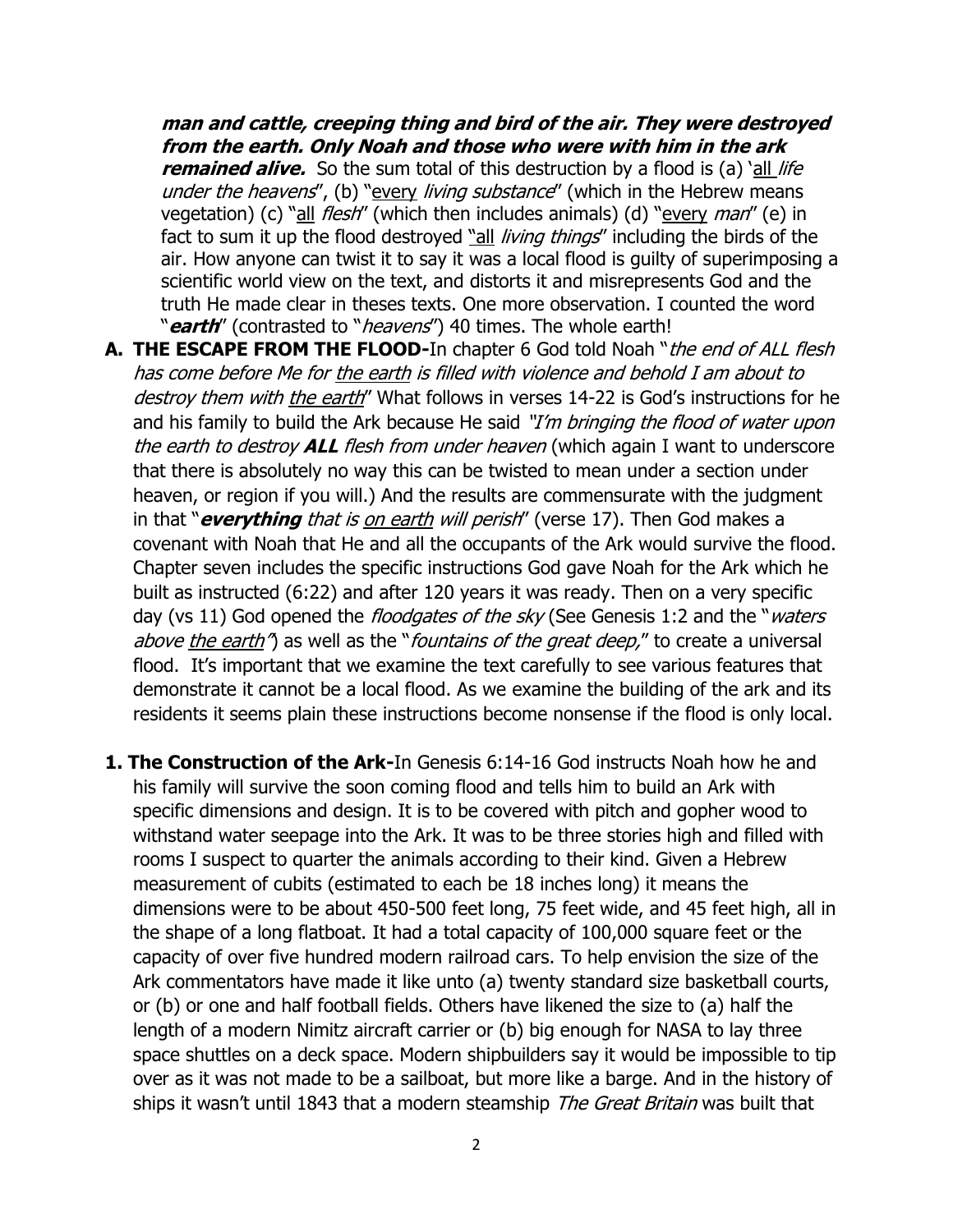almost had the same proportions. No wonder it maybe took as much as 100 years to build. All the while people no doubt mocked Noah's folly, but he faithfully preached righteousness to them (2 Peter 2:5). Unfortunately no one repented so God "*brought* a flood upon the world of the ungodly" who would perish outside the ark when the flood came. I want to point out that there has now been several replicas made. One by a Christian young earth organization here in America and the other by a European business man who spent four years building a replica and plans somehow to bring it across to Atlantic though I am not sure how since the Ark resembles a long flatboat or barge without sails or power. Which underscore the mammoth task Noah had.

**2. The Content of the Ark-**So who alone did survive? As 2 Peter confirms and Genesis 7 tells us when the time came God said to Noah "*Enter the ark, you and all your* household" But then there are animals that need to survive for obviously outside the Ark they would all die (not migrate somewhere else) and if you doubt that listen again to what God said to Noah. (a) Genesis 6 says"And, behold, I, even I, do bring a flood of waters upon the earth, to destroy **all** flesh, wherein is the breath of life, from under heaven; and **everything** that is in the earth shall die. But with thee will I establish my covenant; and thou shalt come into the ark, thou, and thy sons, and thy wife, and thy sons' wives with thee. And of every living thing of **all** flesh, two of every sort shalt thou bring into the ark, to keep them alive with thee; they shall be male and female. Of fowls after their kind, and of cattle after their kind, every creeping thing of the earth after his kind, two of every sort shall come unto thee, to keep them alive. Take thou unto thee of all food that is eaten, and thou shalt gather it to thee; and it shall be for food for thee, and for them". Pardon my redundancy but please note this is not a local flood. It's intent is to "*destroy ALL flesh wherein is the breath of life* But in order to start fresh God is going to rescue representatives from the animal kingdom for after the flood they shall reproduce "*after their kind*" to repopulate the earth. (b) Genesis 7:1-3, "Then the LORD said to Noah, "Enter the ark, you and all your household, for you alone I have seen to be righteous before Me in this t ime. You shall take with you of every clean animal by sevens, a male and his female; and of the animals that are not clean two, a male and his female; also of the birds of the sky, by sevens, male and female, to keep offspring alive on the face of all the earth." Now please underscore again that it is Noah ALONE and family are to be the only survivors of the flood. But also as I said, there will be survivors from the animal kingdom and the birds. (c) Genesis 7:13-17 On the very same day Noah and Shem and Ham and Japheth, the sons of Noah, and Noah's wife and the three wives of his sons with them, entered the ark, they and every beast after its kind, and all the cattle after their kind, and every creeping thing that creeps on the earth <u>after its kind,</u> and every bird <u>after its kind,</u> <sup>]</sup>all sorts of birds. They went into the ark to Noah, by twos of **all flesh** in which was the breath of life. Those that entered, male and female of **all flesh**, entered as God had commanded him; and the LORD closed it behind him. In the interests of our main focus lets us not forget that God had warned the world for 120 years this was going to